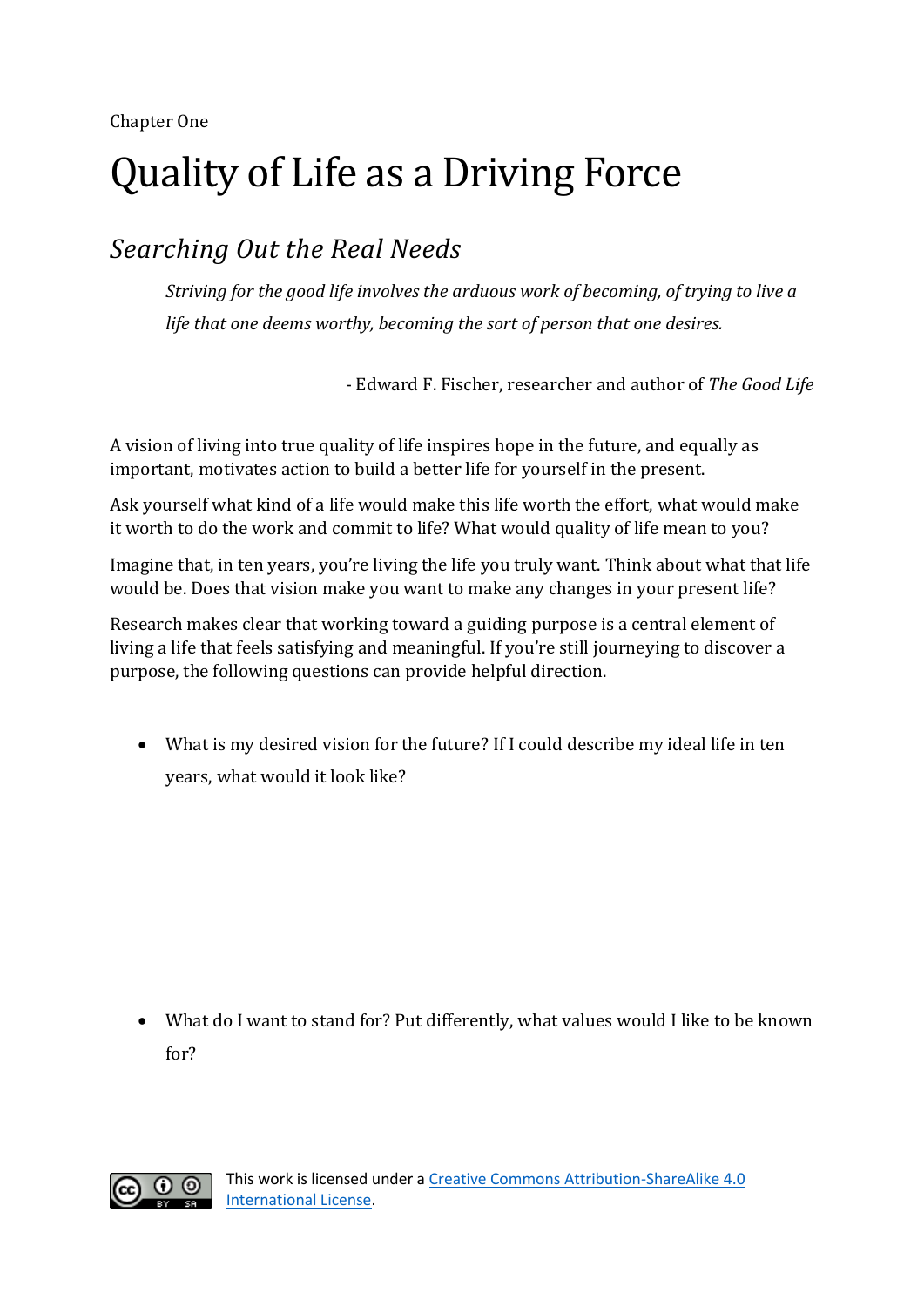• In what contexts do my skills align with my passions? In other words, what "work" feels fun, exciting, and fulfilling to me?

• What will I strive for during the short time I spend on this planet?

These questions can help shed light on your core purpose, especially if there are reoccurring themes in your responses.

The following questions can help you form an idea about some of the key values that guide you.

• Why does my core purpose matter so much to me? Put differently, what motivations are behind my core purpose?

• Who is most important to me?

• What is most important to me?